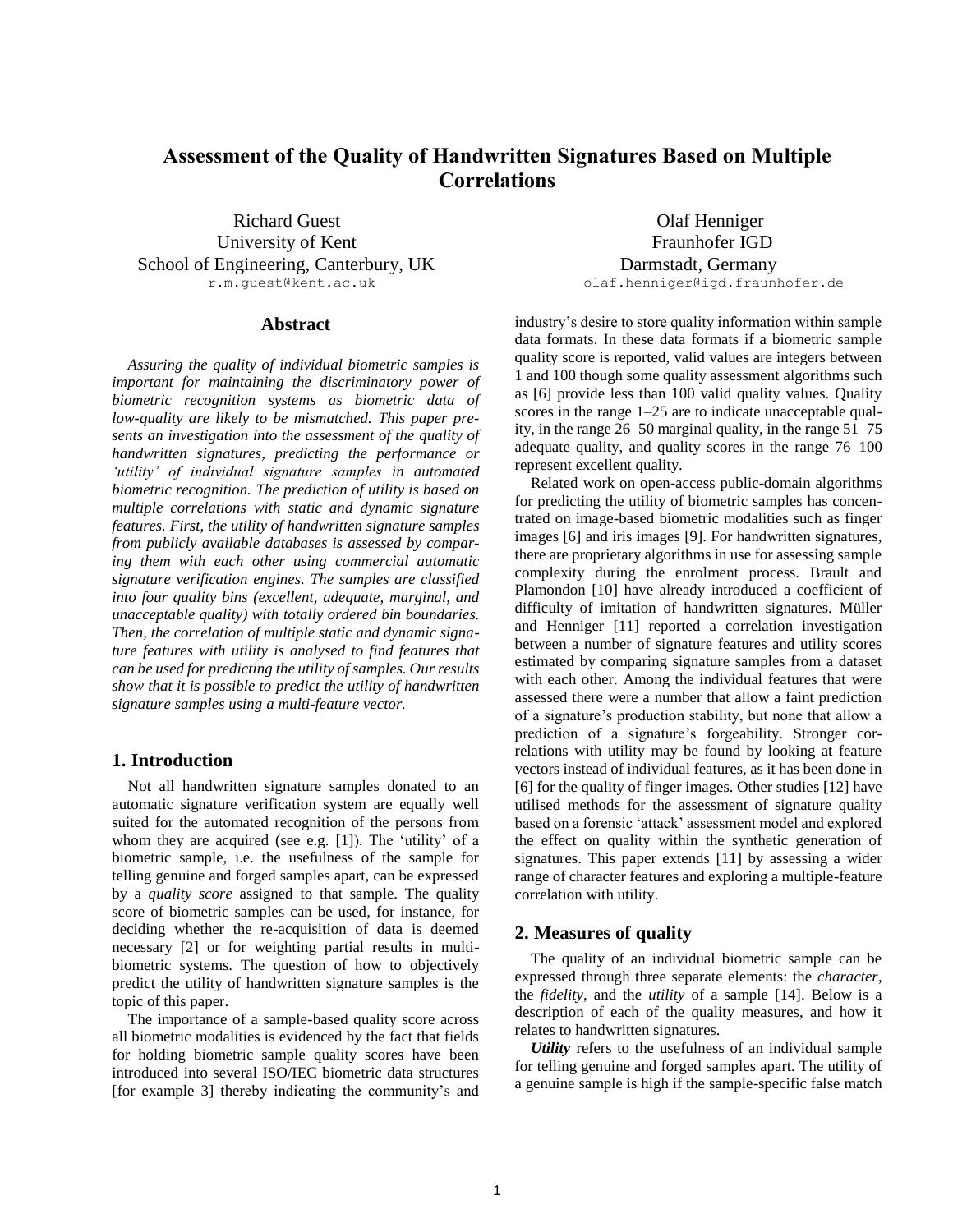rate and false non-match rate both are low. Conversely, utility is low if the sample-specific false match rate and false non-match rate both are high. The sample-specific false match rate is the proportion of forgeries for a specific genuine sample falsely declared to match this sample. The sample-specific false non-match rate is the proportion of genuine samples from the same source as the specific genuine sample falsely declared not to match this sample. Due to differences in feature extraction and comparison algorithms, the utility of a specific sample depends on the particular comparator used. The utility of an individual sample can be estimated *a-posteriori* by comparing it with the corresponding genuine and forged samples from a database. Therefore, utility also depends on the underlying dataset.

*Character* refers to measurable characteristics (or features) from a particular sample. A signature with good character would be one that is a good representation of the typical signature from a user (i.e. signature characteristics showing low intra-individual variability) and that enables a comparator to distinguish between different signers (signature characteristics showing high inter-individual variability and difficult to forge). A signature could be described as having poor character if the sample is too simple, resulting in low inter-individual variability or being easy to forge, or if an outside factor affected the signing process, producing an atypical signature for the signer in question. This, of course, is also influenced by the natural intra-signature variability within a subject's samples [15]. An example of this may be if the signer produced an erroneous movement within the signing process, for instance by jolting the hand and introducing an anomalous writing stroke.

*Fidelity* refers to the degree of similarity of the captured signature to the original signing process. The majority of factors influencing fidelity are related to issues of the data capture apparatus. In the case of a signature sample, high fidelity would be noted if the sample contains a high level of detail relating to the motion and position of the pen during the signing process. Fidelity may be affected by a number of factors in a dynamic signature capture environment: low spatial resolution within the capture device, inadequate capture device sensitivity to pressure, capture device sampling rate too low, electronic noise and jitter or a non-linear reporting characteristics of the capture device. With a static image capture environment (i.e. an image produced on paper and scanned) fidelity can also be affected in a number of ways: ink used not identified successfully by the optical reader, resolution of the scanner too low resulting in aliasing of an image or background noise is also recorded as part of the signature.

# **3. Datasets**

Two publicly available signature datasets were used in the analysis:

i) Dataset Two of the SVC (Signature Verification Competition) 2004 [17]: consists of 40 sets of signature data each from a different test subject. For each test subject the set contains 20 genuine signatures and 20 forged signatures produced by five other test subjects. The dataset therefore totals 800 genuine and 800 forged signatures. Note that the 'genuine' signatures were devised by each test subject specifically for the data collection. As they were not the signatures that the test subjects were familiar with for everyday purposes, they have a higher intra-individual variability than normal signatures do.

ii) Signature subset of the MCYT dataset [18]: The data consists of 100 sets of signature data each from a different test subject. For each test subject the set contains 25 genuine signatures and 25 forged signatures produced by five other test subjects. The dataset therefore totals 2500 genuine and 2500 forged signatures. To create the forgeries, the potential impostors had the original signatures available on paper and were allowed to practice the signatures, to look at the original while forging, and even to retrace the original. Unlike the SVC database, the MCYT genuine signatures were real signatures used in day-to-day transactions. Samples were collected from test subjects over multiple timeseparated sessions, with the aim of capturing the natural intra-individual variance present in signatures.

The data stored for each signature consists in both datasets of a time series of data vectors containing information on pen coordinates, pressure, pen orientation and pen tip status (pen on or off the writing surface). We divide each dataset randomly into equally-sized disjoint training and testing subsets, leaving the subsets of signatures for the same test subject undivided. The training dataset is used to form ordinal regression models using selected feature data to predict utility. The testing data is used to examine whether the utility prediction models are unbiased**.** As both datasets contain samples captured under homogeneous conditions, a correlation between fidelity and utility cannot be calculated and therefore will not be considered in this study. The influence of fidelity could be observed by using samples captured with different devices and different temporal and spatial sampling rates. An influence of different capture devices on the utility of signature samples has been observed before [19] and has led to the specification of best practices in data acquisition [20].

# **4. A-posteriori assessment of sample quality**

The a-posteriori assessment estimates the utility of a genuine sample by comparing it with all other genuine and forged samples for the same signer. We utilise a four-compartment binning approach to sample-utility assignment. The obtained a-posteriori utility values form the basis for building a sample-quality prediction model later in Section 5.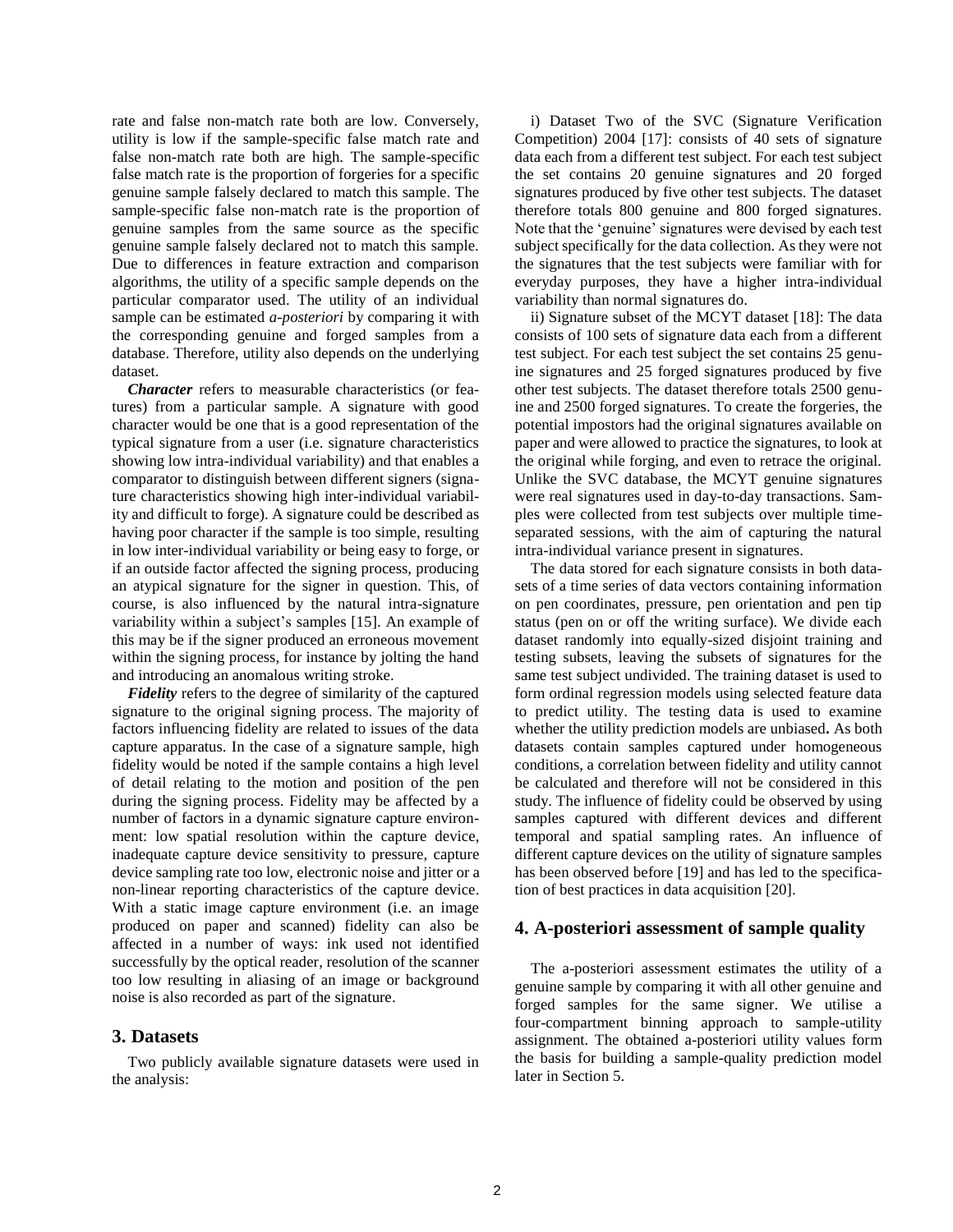Two signature verification SDKs were used to calculate the utility of signature samples. For the purposes of this study, the comparators are treated as 'black boxes' as we do not target at a comparative technology evaluation, but at a generalised sample quality assessment. Both systems are off-the-shelf commercial signature comparators that are deployed in real-life applications. In the following they are referred to as comparator 1 and comparator 2. As both systems are commercial engines not more is known about them than that they both make use of both dynamic and static features extracted from each signature. Both signature comparators return a continuous *similarity score* (ranging from 0 to 100) alongside a binary match/nonmatch decision about a template and the probe sample.

Each of the two comparators forms an enrolment template using three reference signatures, against which a probe signature is to be compared. In conducting the experiments we deviate slightly from general usage in that, alongside comparing the probe signature to a template formed by three genuine signatures, we assess forgery performance by comparing against a template formed by three skilled forgeries. In this way, we can compare an individual genuine signature (used as probe signature in both cases) against both genuine and forged signatures.

For each of the comparators, the following method was used for each genuine signature:

- 1. Template formation using three other genuine and, separately, three forged signatures of the same signer. Successful formation of a template was assessed using the default template formation score validation setting within the comparator.
- 2. Successfully formed templates were used to verify the genuine signature using the comparator's default verification threshold. The similarity score was noted for use in the utility prediction.

Stages 1 and 2 described above were repeated for the formation of a total of six genuine and six forged templates for each genuine signature in the SVC 2004 dataset, using  $3 \times 6 = 18$  of the 19 other genuine signatures and 18 of the 20 forged signatures available, and eight genuine and eight forged templates for each genuine signature in the public subset of the MCYT dataset, using  $3 \times 8 = 24$  of the 24 other genuine signatures and 24 of the 25 forged signatures available. All templates were formed using disjoint triplets of reference signatures.

#### <span id="page-2-0"></span>**4.1. Binning utility assessment method**

The similarity scores from the two comparators are used to assign a utility score to each genuine sample. The utility scores increase with increasing quality. We follow an approach similar to that outlined in [6, 14] adapted to the available datasets and comparators and, in contrast to [6, 14] enforcing totally ordered bin boundaries:

- I. For each of the available comparators  $c_h$ ,  $1 \leq h \leq n_c$ ( $n_c = 2$ ), for each of the datasets  $D_i$ ,  $1 \le i \le n_D$  $(n_D = 2)$ , and for each genuine signature  $j \in D_i$ :
	- 1. Compare *j* with the  $n_{gi}$  templates formed from genuine signatures of the same person to produce  $n_{gj}$  genuine similarity scores  $s_{gjk}$ ,  $1 \leq k \leq n_{gj}$ .
	- 2. Compare *j* with the  $n_f$  templates formed from forged signatures of the same person. The results are  $n_f$  impostor similarity scores  $s_{fjk}$ ,  $1 \leq k \leq n_f$ .
	- 3. Insert *j* into set *Τ* if all its genuine similarity scores are larger than all its impostor similarity scores.
	- 4. Compute the arithmetic mean  $s_{gi}$  and standard deviation  $\sigma_{gi}$  of *j*'s  $n_{gi}$  genuine similarity scores and the arithmetic mean  $s_{\hat{p}}$  and standard deviation  $\sigma_{f\bar{j}}$  of *j*'s  $n_f$  impostor similarity scores.
	- 5. Compute the normalised difference between the mean of genuine similarity scores and the mean of impostor similarity scores:

$$
z_j = \frac{s_{gj} - s_{fj}}{\sqrt{\frac{\sigma_{gj}^2}{n_{gj}} + \frac{\sigma_{fj}^2}{n_{fj}}}}
$$
(1)

- II. For each of the available comparators  $c_h$ ,  $1 \le h \le n_c$ ( $n_c = 2$ ), for each of the datasets  $D_i$ ,  $1 \le i \le n_D$  $(n_D = 2)$ , and for each genuine signature  $j \in D_i$ , bin *j* into one of *L* bins based on membership to *T* and *z<sup>j</sup>* . A strategy for  $L = 4$  is shown in Table 1. Use the bin number assigned to a signature *j* as its utility score *qjh* regarding comparator *ch*.
- III. The rounded-up arithmetic mean of *j*'s utility scores is *j*'s *n<sub>c</sub>* overall utility score  $q_j$ :

$$
\frac{\sum_{h=1}^{n_c} q_{jh}}{n_c} \tag{2}
$$

#### **4.2. A-posteriori results**

The 3300 genuine signatures within the two datasets were binned as shown in Table 2. The majority of signatures are not binned in broad agreement by the two comparators. For almost two thirds of the signatures, the utility bins assigned by the two comparators differ. This may be due to differences in the accuracy of the comparators or due to the fact that the comparators use different feature sets for comparison and that some signatures are more readily verifiable based on this or that feature set. This leads to the conclusion that a specialised quality prediction model may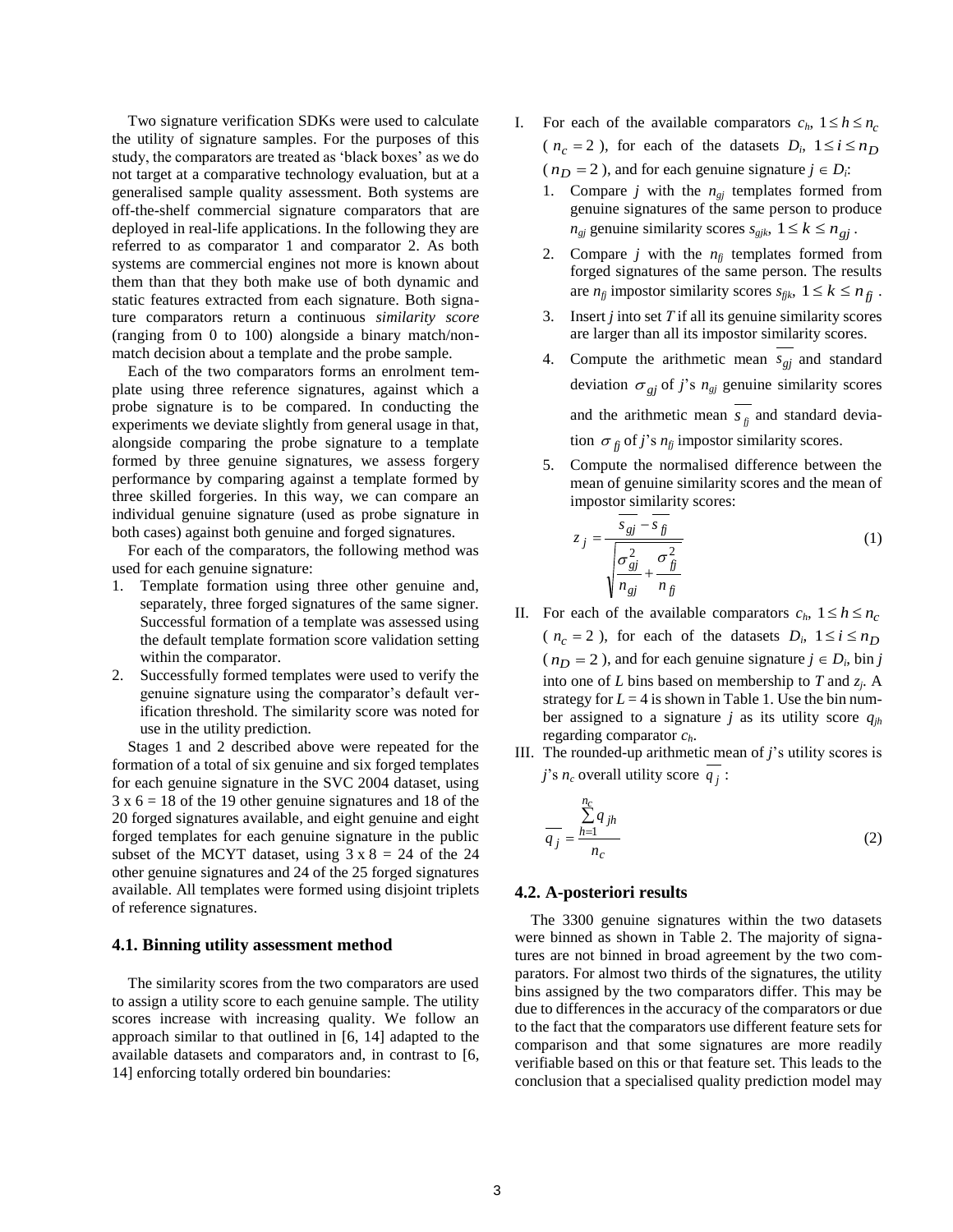be constructed for each comparator under consideration. However, it would be nice to construct a generic signature quality prediction model independent of particular comparators. A rounded-up average utility across the two comparators is computed as an overall utility score. Table 2 also shows the binning when the overall utility score is used.

While in the MCYT dataset the overall utility of less than 4% of the signatures is unacceptable or marginal, in the SVC 2004 dataset this is the case for more than 23% of the signatures. This shows that the quality of the devised signatures is lower than that of real signatures (see Section 3).

### **5. A-priori assessment of sample quality**

For the prediction of a sample's quality, we establish correlations between multiple signature features and the overall utility scores. A vector of 69 commonly used global features was extracted from each signature. These features can be divided into two sub-groups: static features, relating to the drawn outcome of the signature, and dynamic features, relating to temporal measurements from the signature production such as pen velocity and execution time. For the extraction of the static features, signature images have been recreated from the time-series data. Further information about these features can be found in [\[15\].](#page-5-0)

The objective of a first experiment was to investigate whether individual features can be used to predict the utility of a sample. To explore the relationships between the individual features and the overall utility scores described in Section [4.1,](#page-2-0) correlation coefficients were calculated (the overall utility score for each signature was used rather than the dataset specific scores to assess the generic nature of the quality binning calculation). A significant strong correlation between the overall utility score and a feature indicates a potential for the individual feature to reveal quality information about signature samples. Correlations were calculated across the two signature comparators and the two datasets, resulting in four correlation coefficients for each feature. Each correlation was tested for statistical significance.

Observing the results from the features values to utility score correlations, it was obvious that none of the individual features were strongly correlated (the highest with a correlation of 0.18239 (number of pixels enclosed within loops). It is interesting to note, however, that there is a proportional mixture of static and dynamic features indicating the importance of assessing constructional elements of signature formation alongside static shape and imagebased measurement in the prediction of signature utility. Observing the mean correlations across all features for each of the various dataset and feature type groupings within the investigation reveals negligible differences, showing the generality of the technique.

# **5.1. Correlation and modelling between multiple signature features and utility**

A number of features have shown individually significant classification performance albeit with a low correlation; however, jointly used, they provide a more accurate classification result. Whether the correlation between multiple signature features and utility is satisfactory is investigated in this section.

Let the features  $x_1, \ldots, x_n$ , which have been calculated for all available genuine signatures, be random potential "predictor variables". There are four ordinal quality classes  $Q_i$  in this study: the bin numbers or utility scores 1, 2, 3, 4. The classification task here is to determine which class is the most likely class of a sample based on the extracted features. A multiple regression equation for predicting the utility *q* can be expressed as follows:

$$
f(q) = a + b_1 x_1 + \dots + b_n x_n \tag{3}
$$

The values for *a* and  $b_i$ ,  $1 \le i \le n$ , are determined in such a way that the probability that the utility class is correctly predicted from the observed values of the extracted features is maximised over all training data. Such criterion is referred to as Maximum Likelihood Estimation in the literature [\[16\].](#page-5-1) The left side of equation (3), i.e. the "criterion variable", is the multinomial logit [\[16\]](#page-5-1) function of the predicted utility  $q$ . The logit function of utility score  $Q_i$  is the natural logarithm of the odds of  $Q_i$ , i.e. the ratio of the probabilities for and against  $Q_i$ . The choice of modelling the logit function is preferable to modelling *q* itself, because *q* has an irregular distribution, while the logit of *q* follows a chi-square distribution.

Utility prediction models were formed in SPSS using ordinal regression on the training sets. This process was undertaken in two stages for each model. Firstly all extracted features were entered into a modelling process and the output model noted in terms of each feature's contribution to the output function. In the second stage only features that were flagged as making a significant contribution to the model ( $p < 0.05$ ) from the first stage were included in an ordinal regression process. The output model from the second stage formed the final model for a particular training set. To assign the ground-truth utility class membership to each sample (in both training and testing datasets), the overall utility (i.e. the rounded-up average of the utility scores obtained with the two different comparators) was used.

#### **5.2. A-priori modelling results**

To assess the accuracy of each utility prediction model we divide each of the datasets into equally-sized, disjoint training and testing subsets and analyse the percentage of correctly identified utility class membership cases in the testing sets. We also assess the performance of optimally formed models from one dataset on samples from the other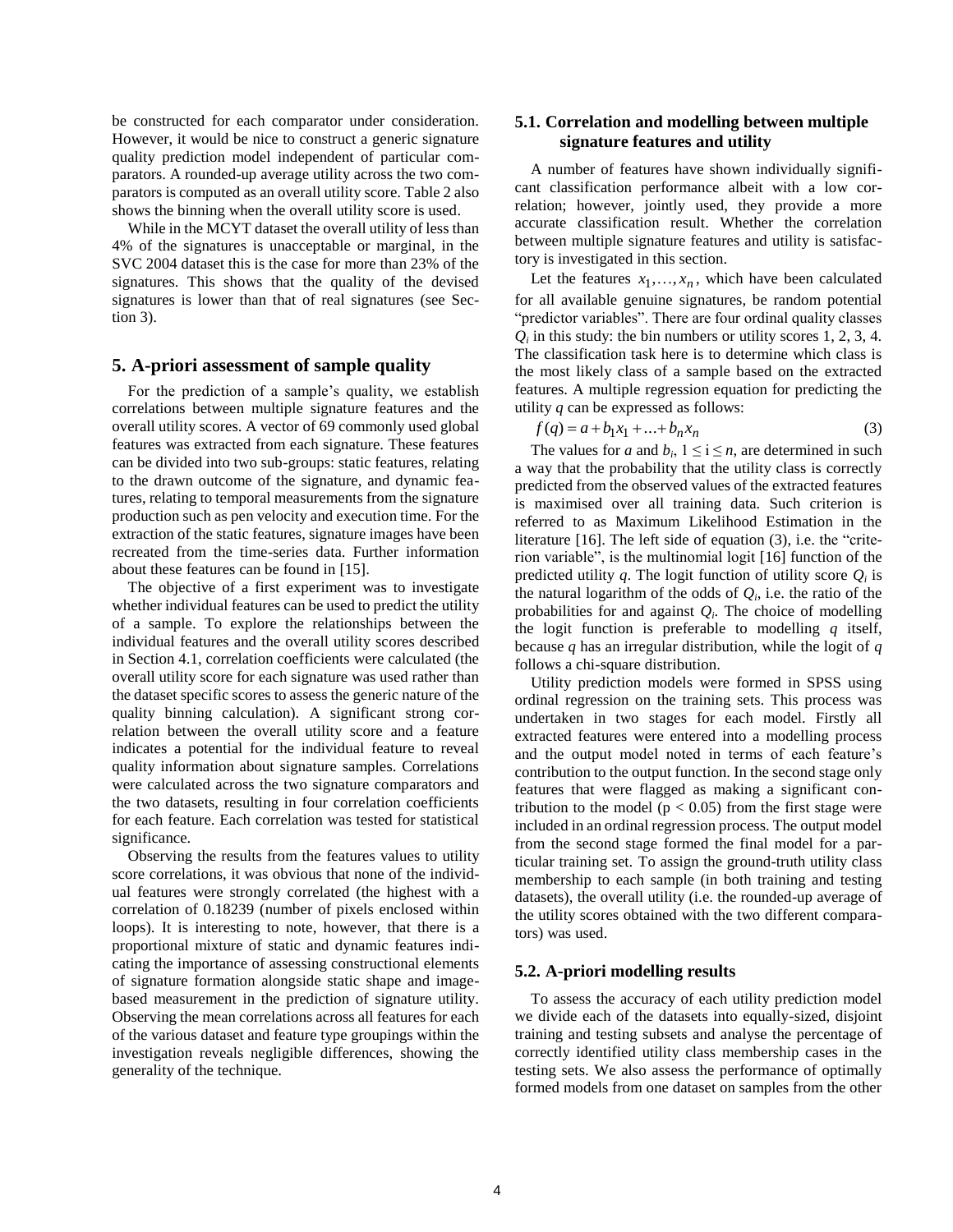dataset, thereby assessing the dataset-independence of a model. For assessing the performance of a general datasetindependent model, we form disjoint training and testing sets using an equal number of samples from each of the two datasets within each set. In this way we can assess the performance of a general dataset-independent model.

Table 3 details the results of the utility prediction experiments arranged in accuracy order. The results show that the lowest prediction accuracy is achieved when the training and testing data come from different datasets. This confirms the expectation that the predicted value depends on the properties of the dataset used for training the predictor. There are large differences between signature styles in the SVC 2004 and MCYT datasets: While the SVC 2004 dataset contains a great portion of Chinese characters, the MCYT dataset contains predominantly Spanish signatures. The properties of the dataset used for training the predictor should as much as possible reflect the properties of the data whose quality is to be predicted.

We have also explored the 'within-one binning accuracy' – that the utility prediction model predicts a binning classification within +/- one bin accuracy. Table 6 shows a good 'within-one binning accuracy' as long as similar data are used for training and testing.

The following nine features were selected by the regression method with a mix between dynamic (four) and static (five) features contributing to the model, again highlighting the contribution of including both types of information in an assessment: travel distance of pen on paper, maximum *x* acceleration, vertical median midpoint, (vertical median midpoint – *ymin*) / (*ymax – ymin*), *x* maximum jerk, *y* pixel centroid (mean pen-down *y* pixel position), *x* direction minimum velocity / *x* direction average velocity and moment p=0, q=1 on 'negative' image. These features may be considered in forming a generic quality prediction model.

# **6. Conclusions and discussion**

In this paper we have presented our findings from experiments to predict the utility of signature samples within automatic signature verification systems based on characteristic feature vectors of those signature samples. Our results show that it is possible to predict the utility of a sample using a multi-feature vector as a predictor. The accuracy of the utility prediction depends on the training data used for building the utility prediction model. Our experiments show that the best results are obtained when a utility prediction system is tuned to a specific dataset and comparator. However, we have also shown that a generic model can be constructed which performs similarly to single dataset models.

The more similar the training data is to real-life data, the more accurate the quality prediction will be. There may be a gap between skilled forgeries in signature datasets collected for research purposes and those produced in practice, where forgers may be well motivated and skilled.

The study shows that the proposed technique can have direct and transparent application within a practical automatic signature verification implementation using both common static and dynamic features to predict sample quality. Of course, the features that we used as predictor variables, although commonly used within the community, may not be optimal in terms of quality prediction accuracy. For example, local features applied to specific regions of interest within the signature may yield improved correlation. Nevertheless, this study has provided an insight into the features which may be practically used to provide foresight information on sample quality and performance within an automatic signature verification system. Further work will continue to expand the range of features explored, judicious selection of character features in an a-posteriori distance metric and further develop the multiple-regression modelling prototype study to produce a normalised quality metric.

Table 3: Binning accuracy

| <b>Training</b> | <b>Testing</b> | <b>Test</b><br><b>Samples</b> | <b>Binning</b><br><b>Accuracy</b> | Within-1<br><b>Binning</b><br><b>Accuracy</b> |  |
|-----------------|----------------|-------------------------------|-----------------------------------|-----------------------------------------------|--|
| <b>MCYT</b>     | <b>MCYT</b>    | 1250                          | 68.72%                            | 97.84%                                        |  |
| (train)         | (test)         |                               |                                   |                                               |  |
| Combined        | Combined       | 800                           | 55.75%                            | 97.75%                                        |  |
| (train)         | (test)         |                               |                                   |                                               |  |
| <b>SVC</b>      | <b>SVC</b>     | 400                           | 55.00%                            | 97.25%                                        |  |
| (train)         | (test)         |                               |                                   |                                               |  |
| SVC (all)       | <b>MCYT</b>    | 2500                          | 30.28%                            | 75.40%                                        |  |
|                 | $\text{(all)}$ |                               |                                   |                                               |  |
| <b>MCYT</b>     | SVC (all)      | 800                           | 20.50%                            | 63.37%                                        |  |
| $\text{(all)}$  |                |                               |                                   |                                               |  |

# **7. Acknowledgements**

The authors gratefully acknowledge the support of the Leverhulme Trust in the production of this work. The authors are also grateful to J. Ortega-Garcia and J. Fiérrez-Aguilar for making a subcorpus of the MCYT database available for research purposes.

# **References**

- [1] O. Henniger, S. Müller. Handwritten signature on-card matching performance testing. In J. Fierrez, J. Ortega-Garcia, A. Esposito, A. Drygajlo, M. Faundez-Zanuy, eds., *Proc. of the Internat. Conf. on Biometric ID Management and Multimodal Communication*, Madrid, Spain, 2009. Springer (LNCS vol. 5707)
- [2] J. Fàbregas, M. Faundez-Zanuy. On-line signature verification system with failure to enrol management, *Pattern Recognition*, 2009, vol. 42, pp. 2117–2126.